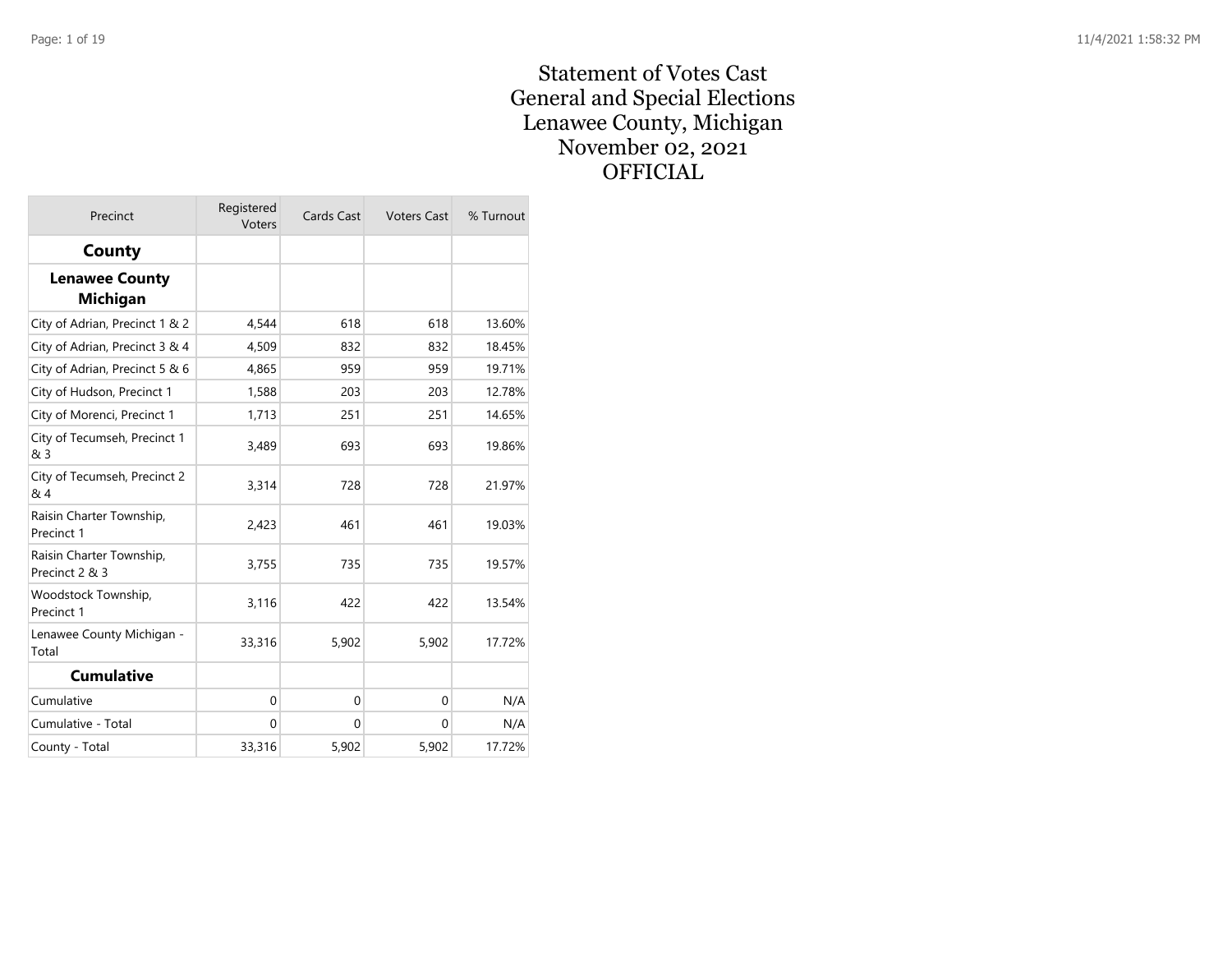### **Mayor for City of Adrian (Vote for 1)** *\*\*\*\* - Insufficient Turnout to Protect Voter Privacy*

| Precinct                           | <b>Times Cast</b> | Registered<br>Voters |
|------------------------------------|-------------------|----------------------|
| County                             |                   |                      |
| <b>Lenawee County Michigan</b>     |                   |                      |
| City of Adrian, Precinct 1 & 2     | 618               | 4,544                |
| City of Adrian, Precinct 3 & 4     | 832               | 4,509                |
| City of Adrian, Precinct 5 & 6     | 959               | 4,865                |
| Lenawee County Michigan -<br>Total | 2,409             | 13,918               |
| <b>Cumulative</b>                  |                   |                      |
| Cumulative                         | 0                 | U                    |
| Cumulative - Total                 | 0                 | U                    |
| County - Total                     | 2,409             | 13,918               |

| Precinct                           | Will Garcia |  | Angela Sword<br>Heath |  | <b>Total Votes</b> |
|------------------------------------|-------------|--|-----------------------|--|--------------------|
| County                             |             |  |                       |  |                    |
| <b>Lenawee County Michigan</b>     |             |  |                       |  |                    |
| City of Adrian, Precinct 1 & 2     | 326         |  | 283                   |  | 609                |
| City of Adrian, Precinct 3 & 4     | 346         |  | 475                   |  | 821                |
| City of Adrian, Precinct 5 & 6     | 474         |  | 483                   |  | 957                |
| Lenawee County Michigan -<br>Total | 1,146       |  | 1,241                 |  | 2,387              |
| <b>Cumulative</b>                  |             |  |                       |  |                    |
| Cumulative                         | $\Omega$    |  | $\mathbf 0$           |  | $\mathbf 0$        |
| Cumulative - Total                 | $\Omega$    |  | 0                     |  | $\mathbf 0$        |
| County - Total                     | 1,146       |  | 1,241                 |  | 2,387              |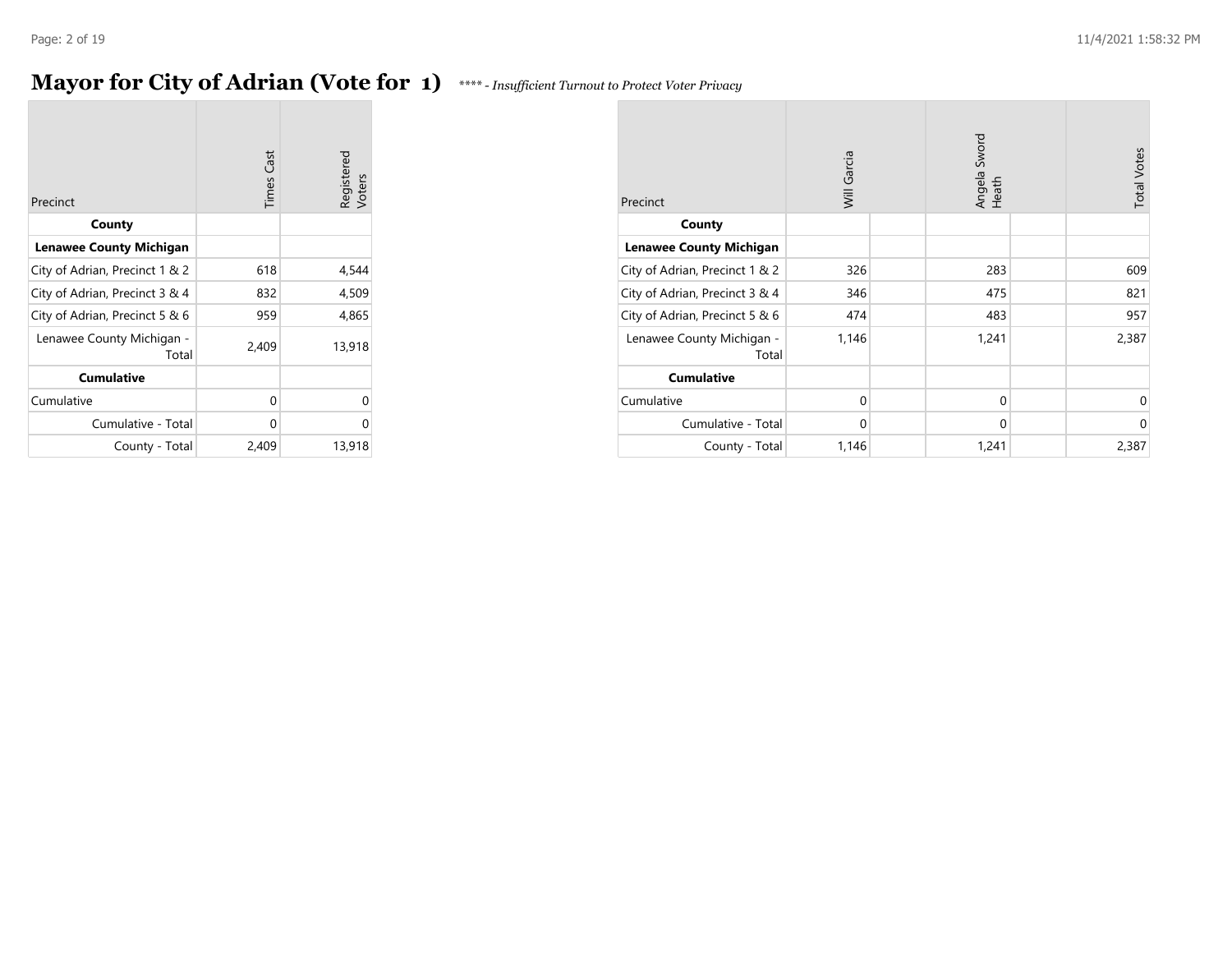| Precinct                           | Unresolved<br>Write-In |
|------------------------------------|------------------------|
| County                             |                        |
| <b>Lenawee County Michigan</b>     |                        |
| City of Adrian, Precinct 1 & 2     | 3                      |
| City of Adrian, Precinct 3 & 4     | 1                      |
| City of Adrian, Precinct 5 & 6     | ი                      |
| Lenawee County Michigan -<br>Total | 4                      |
| <b>Cumulative</b>                  |                        |
| Cumulative                         | 0                      |
| Cumulative - Total                 | ი                      |
| County - Total                     | 4                      |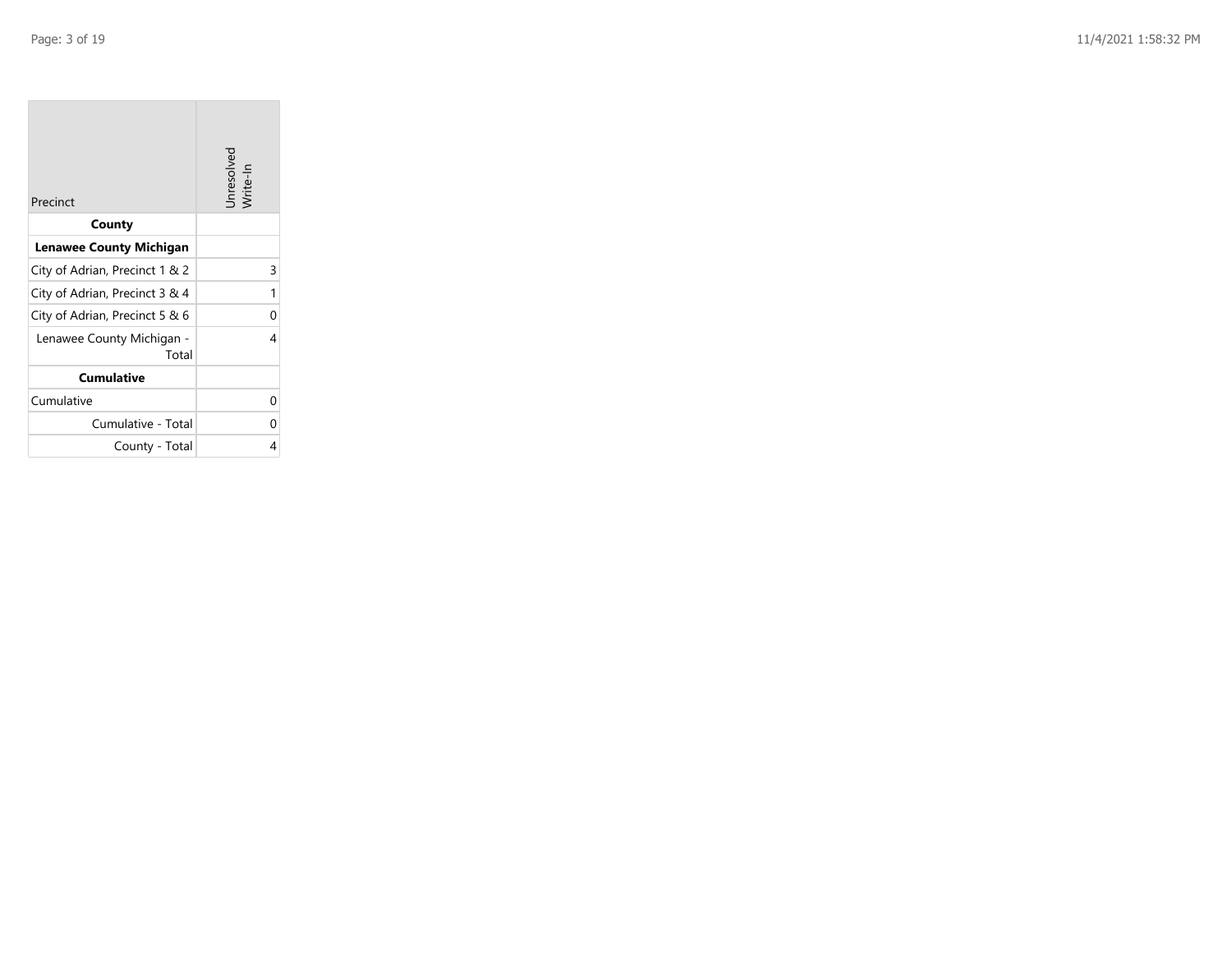### **Mayor for City of Morenci (Vote for 1)**

| **** - Insufficient Turnout to Protect Voter Privacy |  |  |
|------------------------------------------------------|--|--|
|                                                      |  |  |

| Precinct                           | <b>Times Cast</b> | Registered<br>Voters |
|------------------------------------|-------------------|----------------------|
| County                             |                   |                      |
| <b>Lenawee County Michigan</b>     |                   |                      |
| City of Morenci, Precinct 1        | 251               | 1,713                |
| Lenawee County Michigan -<br>Total | 251               | 1,713                |
| <b>Cumulative</b>                  |                   |                      |
| Cumulative                         | O                 | 0                    |
| Cumulative - Total                 | U                 | U                    |
| County - Total                     | 251               | 1,713                |

| Precinct                           | Sean D. Seger | <b>Total Votes</b> | Unresolved<br>Write-In |
|------------------------------------|---------------|--------------------|------------------------|
| County                             |               |                    |                        |
| <b>Lenawee County Michigan</b>     |               |                    |                        |
| City of Morenci, Precinct 1        | 223           | 223                | 5                      |
| Lenawee County Michigan -<br>Total | 223           | 223                | 5                      |
| <b>Cumulative</b>                  |               |                    |                        |
| Cumulative                         | $\Omega$      | 0                  | 0                      |
| Cumulative - Total                 | $\Omega$      | 0                  | 0                      |
| County - Total                     | 223           | 223                | 5                      |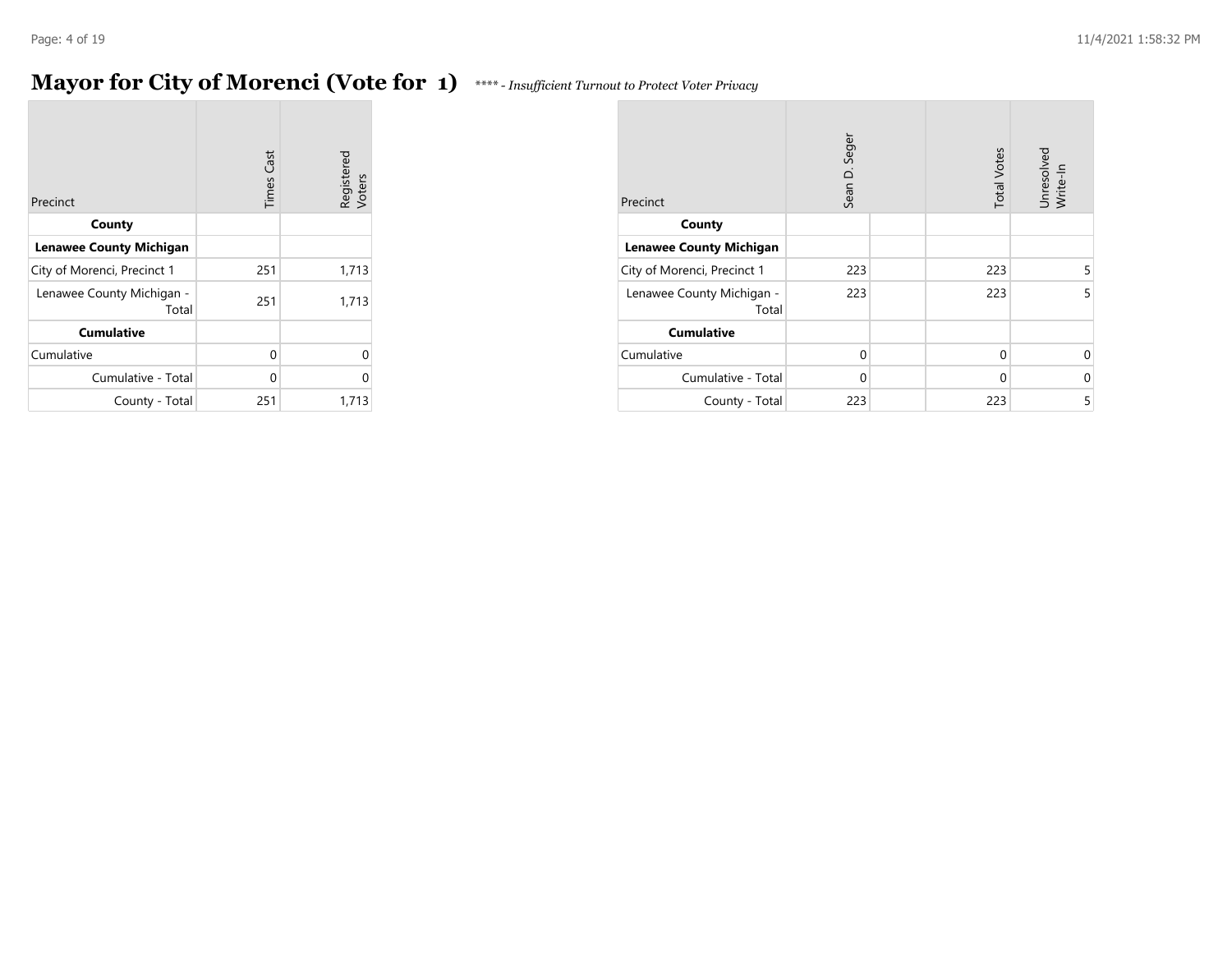### **City Commissioner for City of Adrian (Vote for 3)** *\*\*\*\* - Insufficient Turnout to Protect Voter Privacy*

|                                    | <b>Times Cast</b> | Registered<br>Voters |
|------------------------------------|-------------------|----------------------|
| Precinct                           |                   |                      |
| County                             |                   |                      |
| <b>Lenawee County Michigan</b>     |                   |                      |
| City of Adrian, Precinct 1 & 2     | 618               | 4,544                |
| City of Adrian, Precinct 3 & 4     | 832               | 4,509                |
| City of Adrian, Precinct 5 & 6     | 959               | 4,865                |
| Lenawee County Michigan -<br>Total | 2,409             | 13,918               |
| <b>Cumulative</b>                  |                   |                      |
| Cumulative                         | 0                 |                      |
| Cumulative - Total                 | 0                 | U                    |
| County - Total                     | 2,409             | 13,918               |

| Precinct                           | Kelly Castleberry | Gordon D. Gauss |  |
|------------------------------------|-------------------|-----------------|--|
| County                             |                   |                 |  |
| <b>Lenawee County Michigan</b>     |                   |                 |  |
| City of Adrian, Precinct 1 & 2     | 377               | 350             |  |
| City of Adrian, Precinct 3 & 4     | 575               | 495             |  |
| City of Adrian, Precinct 5 & 6     | 658               | 552             |  |
| Lenawee County Michigan -<br>Total | 1,610             | 1,397           |  |
| <b>Cumulative</b>                  |                   |                 |  |
| Cumulative                         | 0                 | 0               |  |
| Cumulative - Total                 | 0                 | 0               |  |
| County - Total                     | 1,610             | 1,397           |  |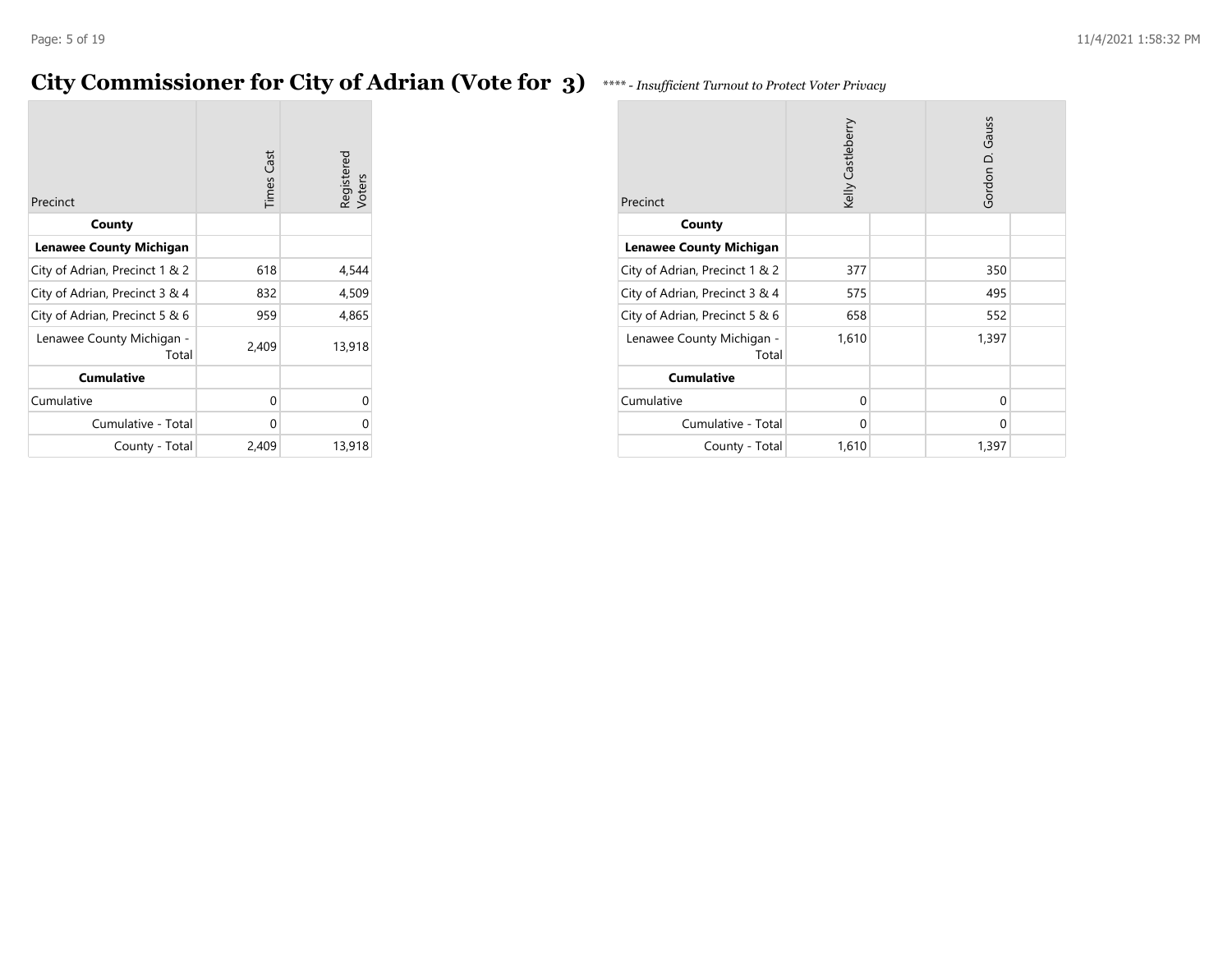| Precinct                           | Douglas Miller | <b>Total Votes</b> | Unresolved<br>Write-In |
|------------------------------------|----------------|--------------------|------------------------|
| County                             |                |                    |                        |
| <b>Lenawee County Michigan</b>     |                |                    |                        |
| City of Adrian, Precinct 1 & 2     | 335            | 1,062              | 88                     |
| City of Adrian, Precinct 3 & 4     | 504            | 1,574              | 137                    |
| City of Adrian, Precinct 5 & 6     | 584            | 1,794              | 141                    |
| Lenawee County Michigan -<br>Total | 1,423          | 4,430              | 366                    |
| <b>Cumulative</b>                  |                |                    |                        |
| Cumulative                         | $\mathbf 0$    | 0                  | $\mathbf 0$            |
| Cumulative - Total                 | $\mathbf 0$    | 0                  | $\mathbf 0$            |
| County - Total                     | 1,423          | 4,430              | 366                    |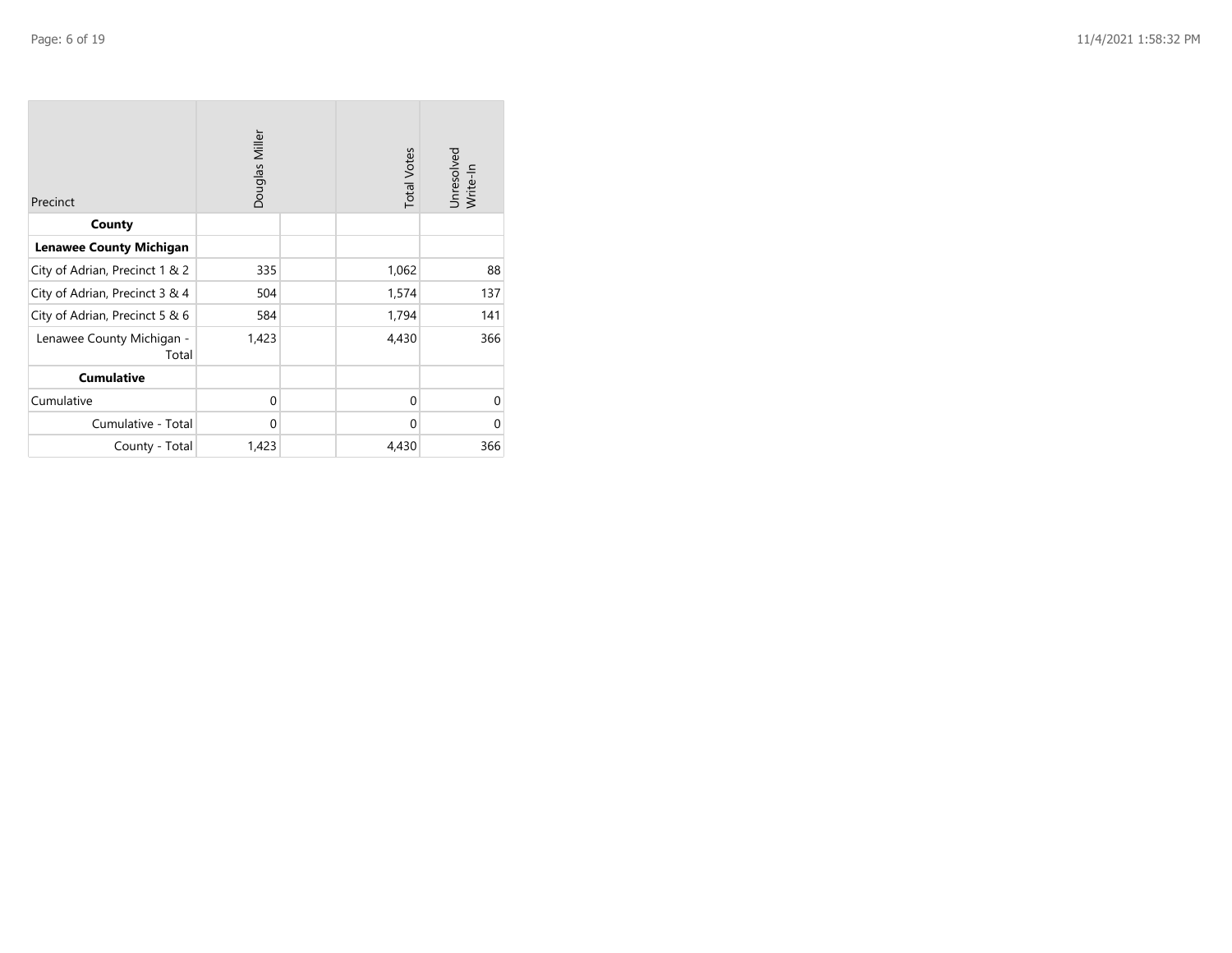### **City Council Member for City of Hudson (Vote for 3)** *\*\*\*\* - Insufficient Turnout to Protect Voter Privacy*

|                                    | <b>Times Cast</b> | Registered<br>Voters |
|------------------------------------|-------------------|----------------------|
| Precinct                           |                   |                      |
| County                             |                   |                      |
| <b>Lenawee County Michigan</b>     |                   |                      |
| City of Hudson, Precinct 1         | 203               | 1,588                |
| Lenawee County Michigan -<br>Total | 203               | 1,588                |
| <b>Cumulative</b>                  |                   |                      |
| Cumulative                         | 0                 | U                    |
| Cumulative - Total                 | 0                 | U                    |
| County - Total                     | 203               | 1,588                |

| Precinct                           | Natalie S. Loop |  | Lee Ann Avanell<br>Minton |  |
|------------------------------------|-----------------|--|---------------------------|--|
| County                             |                 |  |                           |  |
| <b>Lenawee County Michigan</b>     |                 |  |                           |  |
| City of Hudson, Precinct 1         | 144             |  | 86                        |  |
| Lenawee County Michigan -<br>Total | 144             |  | 86                        |  |
| <b>Cumulative</b>                  |                 |  |                           |  |
| Cumulative                         | 0               |  | 0                         |  |
| Cumulative - Total                 | 0               |  | 0                         |  |
| County - Total                     | 144             |  | 86                        |  |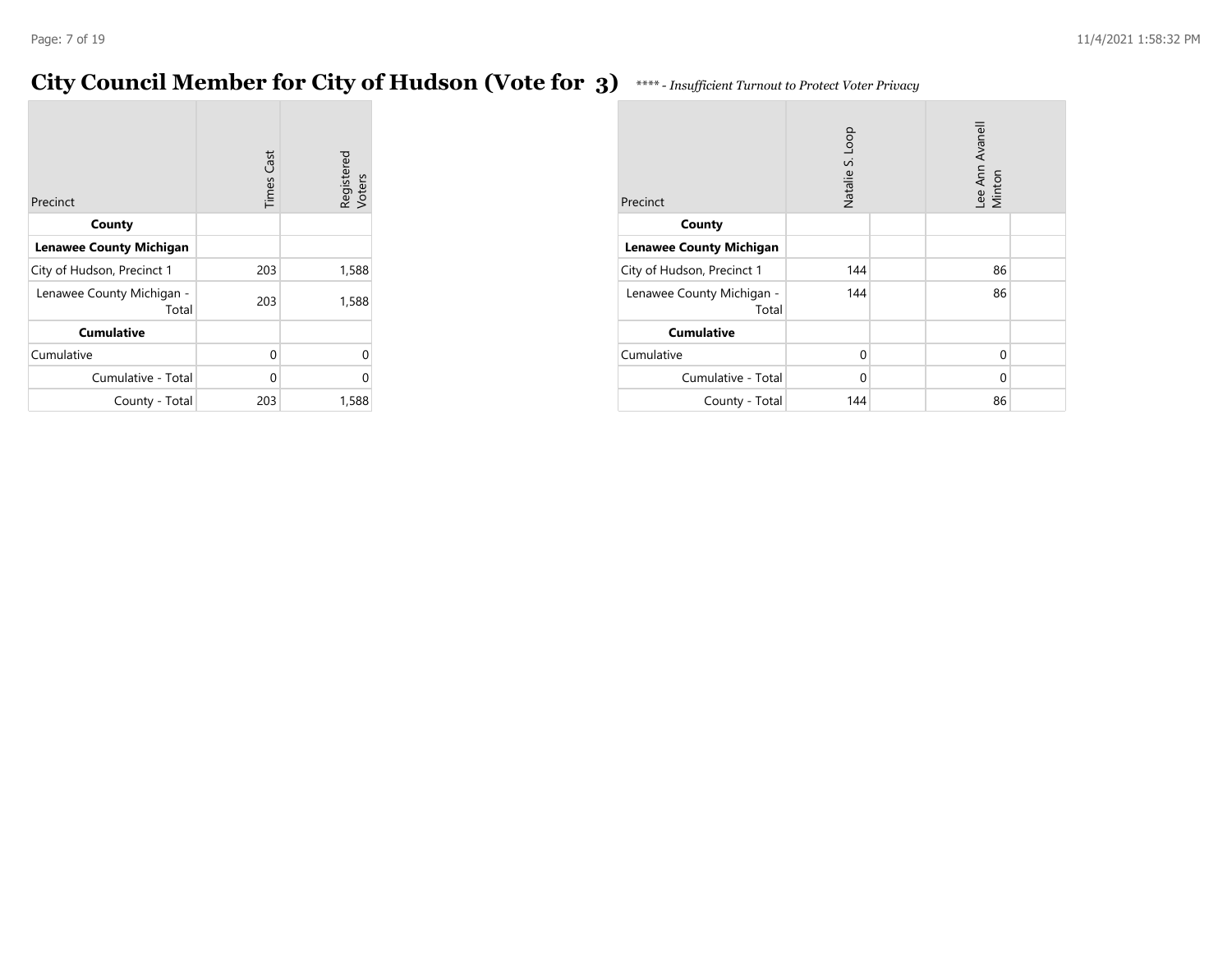| Precinct                           | Rick Moreno | <b>Total Votes</b> | Unresolved<br>Write-In |
|------------------------------------|-------------|--------------------|------------------------|
| County                             |             |                    |                        |
| <b>Lenawee County Michigan</b>     |             |                    |                        |
| City of Hudson, Precinct 1         | 115         | 345                | 130                    |
| Lenawee County Michigan -<br>Total | 115         | 345                | 130                    |
| <b>Cumulative</b>                  |             |                    |                        |
| Cumulative                         | $\mathbf 0$ | $\mathbf 0$        | $\Omega$               |
| Cumulative - Total                 | $\mathbf 0$ | 0                  | $\Omega$               |
| County - Total                     | 115         | 345                | 130                    |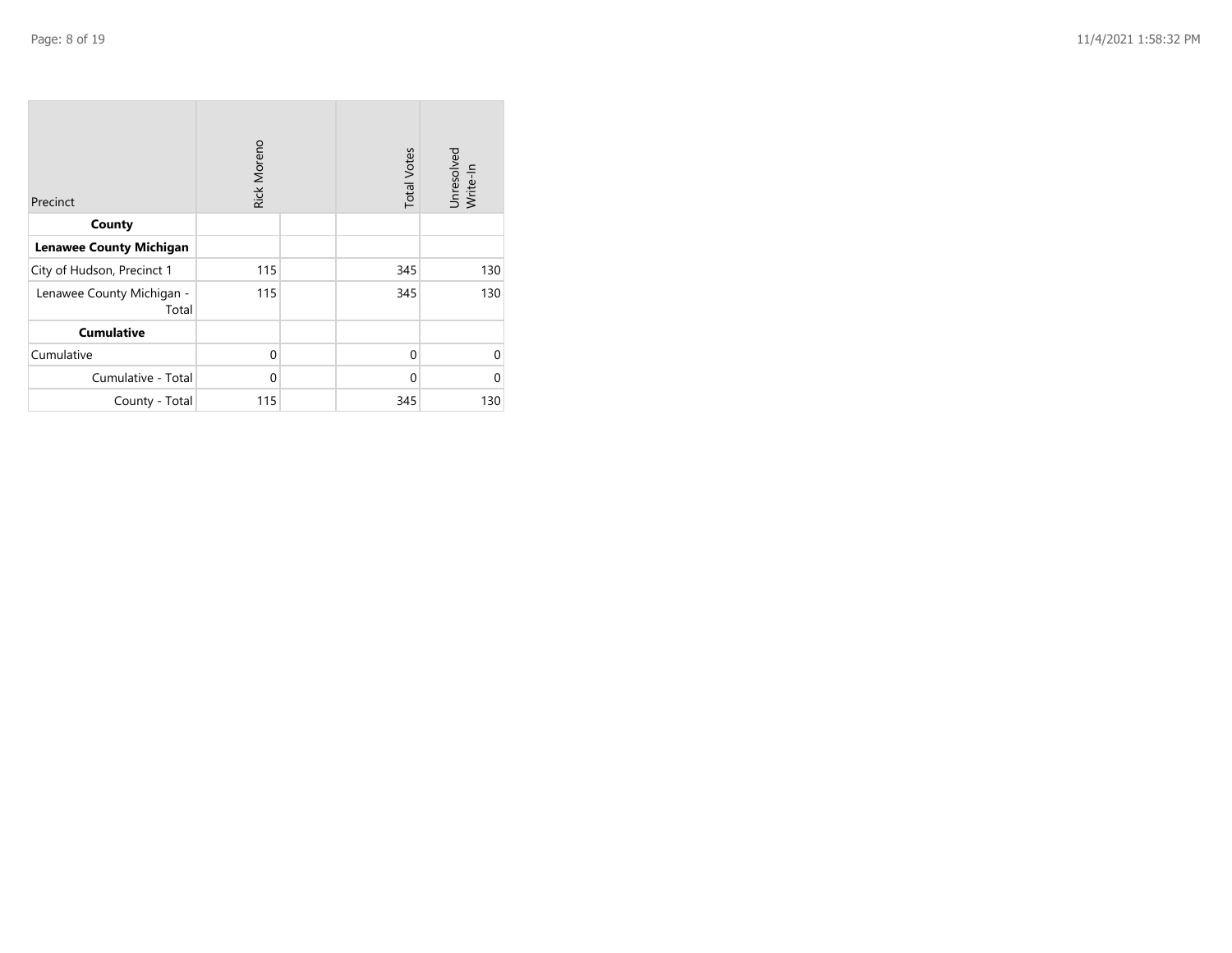### **City Council Member for City of Morenci - Full (Vote for 3)** *\*\*\*\* - Insufficient Turnout to Protect Voter Privacy*

|                                    | <b>Times Cast</b> | Registered<br>Voters |
|------------------------------------|-------------------|----------------------|
| Precinct                           |                   |                      |
| County                             |                   |                      |
| <b>Lenawee County Michigan</b>     |                   |                      |
| City of Morenci, Precinct 1        | 251               | 1,713                |
| Lenawee County Michigan -<br>Total | 251               | 1,713                |
| <b>Cumulative</b>                  |                   |                      |
| Cumulative                         | 0                 | U                    |
| Cumulative - Total                 | 0                 | ი                    |
| County - Total                     | 251               | 1,713                |

| Precinct                           | Ronald Apger |  | Chip Connin |  |
|------------------------------------|--------------|--|-------------|--|
| County                             |              |  |             |  |
| <b>Lenawee County Michigan</b>     |              |  |             |  |
| City of Morenci, Precinct 1        | 26           |  | 66          |  |
| Lenawee County Michigan -<br>Total | 26           |  | 66          |  |
| <b>Cumulative</b>                  |              |  |             |  |
| Cumulative                         | 0            |  | 0           |  |
| Cumulative - Total                 | $\Omega$     |  | 0           |  |
| County - Total                     | 26           |  | 66          |  |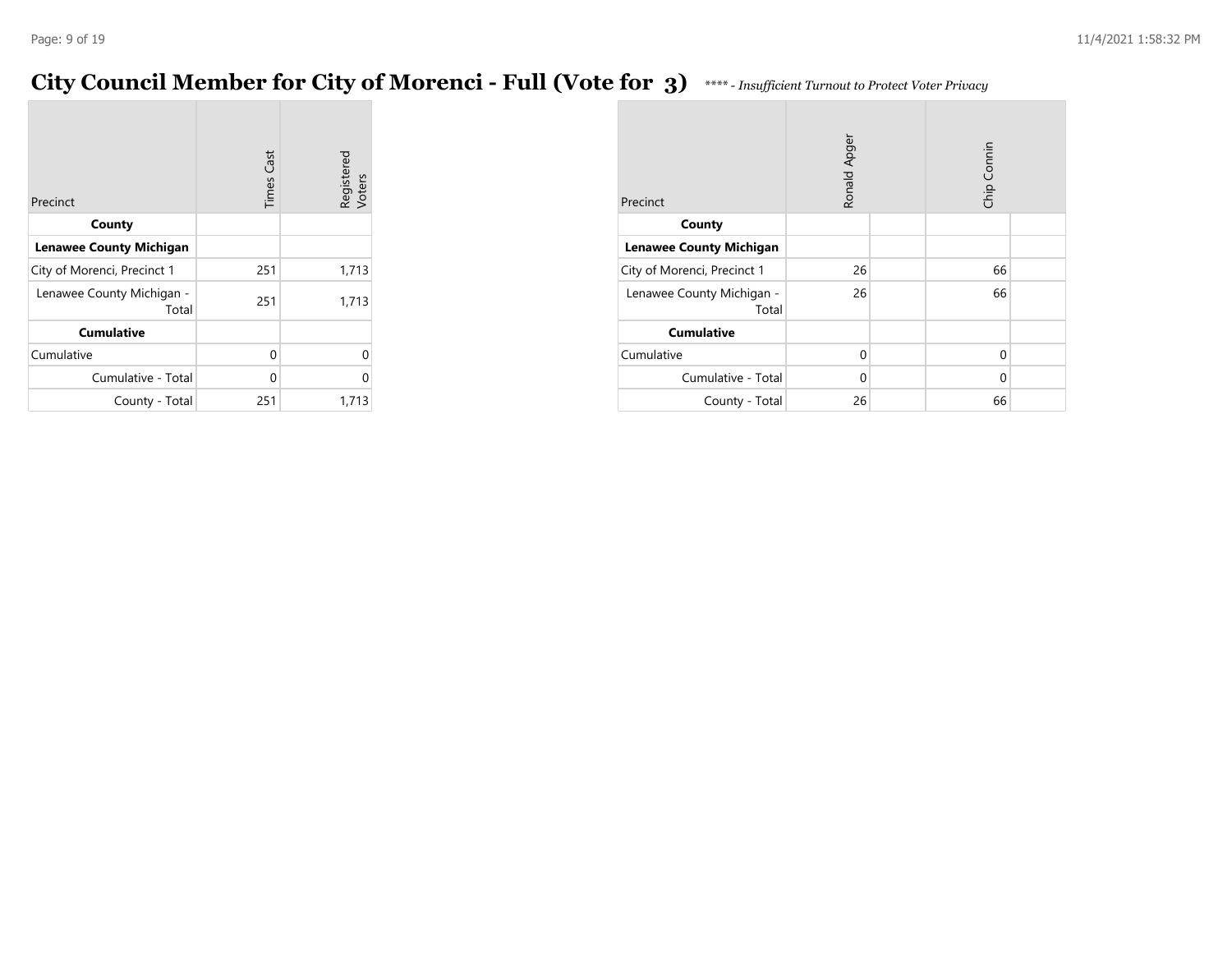| Precinct                           | ير<br>모<br>Ö<br>Sandra | Jarrell<br>Kandice. | Lonis<br>Dave | Jennifer O'Brien | <b>Total Votes</b> | Unresolved<br>Write-In |
|------------------------------------|------------------------|---------------------|---------------|------------------|--------------------|------------------------|
| County                             |                        |                     |               |                  |                    |                        |
| <b>Lenawee County Michigan</b>     |                        |                     |               |                  |                    |                        |
| City of Morenci, Precinct 1        | 199                    | 175                 | 193           | 62               | 721                |                        |
| Lenawee County Michigan -<br>Total | 199                    | 175                 | 193           | 62               | 721                | 2                      |
| Cumulative                         |                        |                     |               |                  |                    |                        |
| Cumulative                         | $\mathbf 0$            | $\mathbf 0$         | $\Omega$      | $\Omega$         | 0                  | 0                      |
| Cumulative - Total                 | $\mathbf 0$            | 0                   | $\Omega$      | $\Omega$         | 0                  | 0                      |
| County - Total                     | 199                    | 175                 | 193           | 62               | 721                | 2                      |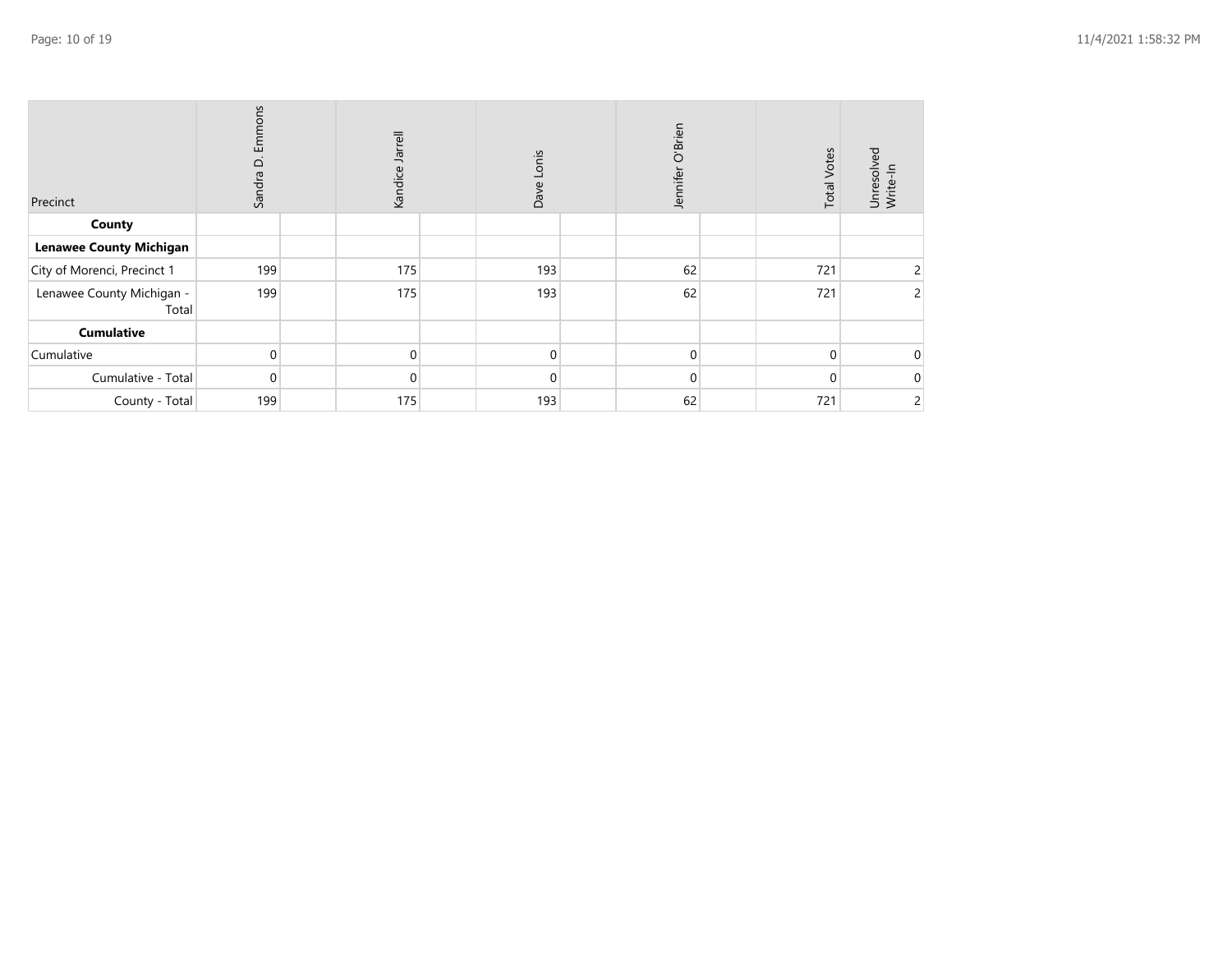### **City Council Member for City of Morenci - Partial (Vote for 1)** *\*\*\*\* - Insufficient Turnout to Protect Voter Privacy*

|                                    | <b>Times Cast</b> | Registered<br>Voters |
|------------------------------------|-------------------|----------------------|
| Precinct                           |                   |                      |
| County                             |                   |                      |
| <b>Lenawee County Michigan</b>     |                   |                      |
| City of Morenci, Precinct 1        | 251               | 1,713                |
| Lenawee County Michigan -<br>Total | 251               | 1,713                |
| <b>Cumulative</b>                  |                   |                      |
| Cumulative                         | 0                 | 0                    |
| Cumulative - Total                 | 0                 | ი                    |
| County - Total                     | 251               | 1,713                |

| Precinct                           | Diane Molitiemo | <b>Total Votes</b> | Unresolved<br>Write-In |
|------------------------------------|-----------------|--------------------|------------------------|
| County                             |                 |                    |                        |
| <b>Lenawee County Michigan</b>     |                 |                    |                        |
| City of Morenci, Precinct 1        | 197             | 197                | 4                      |
| Lenawee County Michigan -<br>Total | 197             | 197                | 4                      |
| <b>Cumulative</b>                  |                 |                    |                        |
| Cumulative                         | 0               | 0                  | ∩                      |
| Cumulative - Total                 | $\mathbf 0$     | 0                  | $\Omega$               |
| County - Total                     | 197             | 197                | 4                      |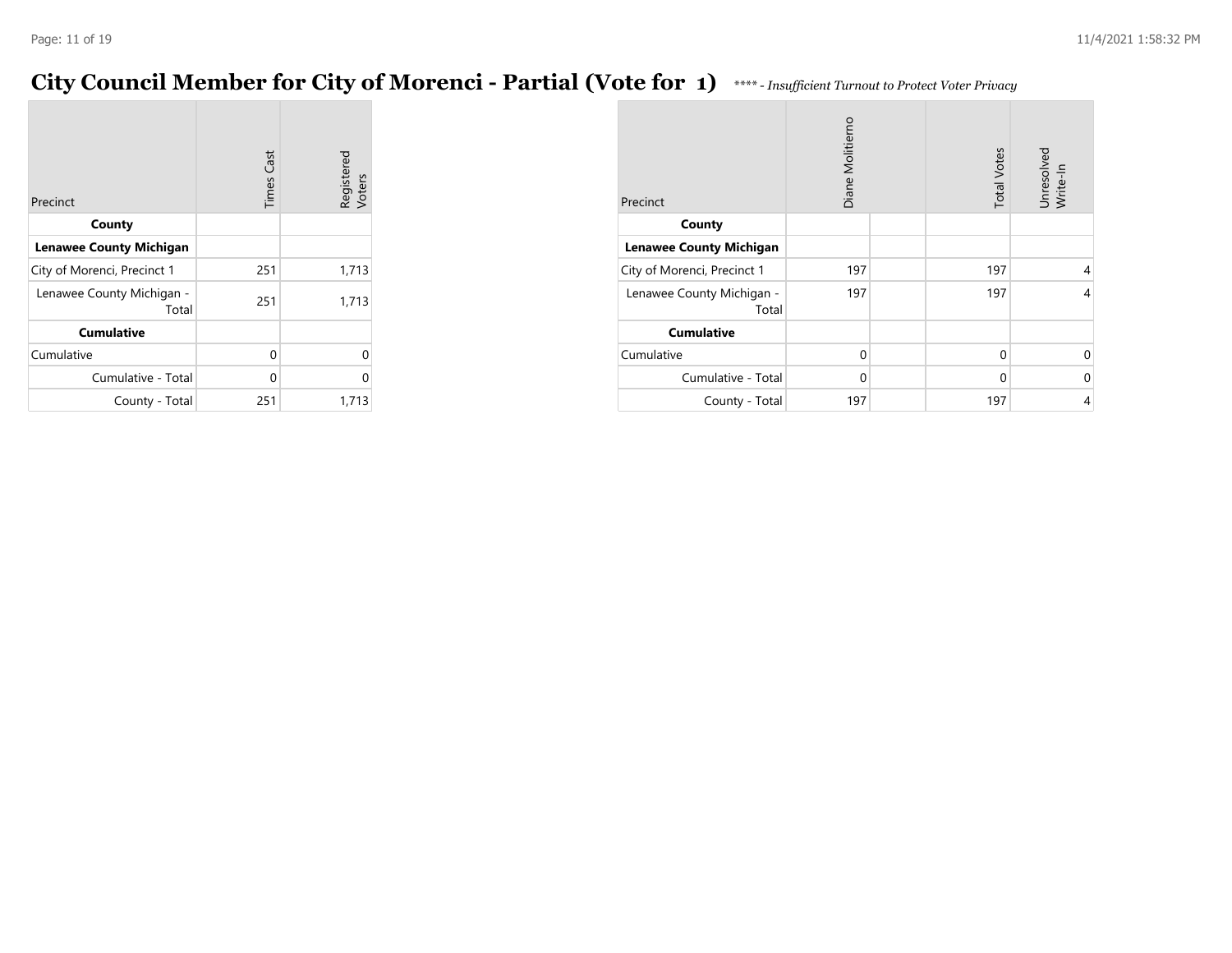### **City Council Member for City of Tecumseh (Vote for 3)** *\*\*\*\* - Insufficient Turnout to Protect Voter Privacy*

| Precinct                            | <b>Times Cast</b> | Registered<br>Voters |
|-------------------------------------|-------------------|----------------------|
| County                              |                   |                      |
| <b>Lenawee County Michigan</b>      |                   |                      |
| City of Tecumseh, Precinct 1<br>& 3 | 693               | 3,489                |
| City of Tecumseh, Precinct 2<br>& 4 | 728               | 3,314                |
| Lenawee County Michigan -<br>Total  | 1,421             | 6,803                |
| <b>Cumulative</b>                   |                   |                      |
| Cumulative                          | 0                 | 0                    |
| Cumulative - Total                  | 0                 | U                    |
| County - Total                      | 1,421             | 6,803                |

| Precinct                            | Gary E. Naugle |  | Vicki Riddle |  |
|-------------------------------------|----------------|--|--------------|--|
| County                              |                |  |              |  |
| <b>Lenawee County Michigan</b>      |                |  |              |  |
| City of Tecumseh, Precinct 1<br>& 3 | 511            |  | 547          |  |
| City of Tecumseh, Precinct 2<br>& 4 | 518            |  | 578          |  |
| Lenawee County Michigan -<br>Total  | 1,029          |  | 1,125        |  |
| <b>Cumulative</b>                   |                |  |              |  |
| Cumulative                          | 0              |  | 0            |  |
| Cumulative - Total                  | 0              |  | $\Omega$     |  |
| County - Total                      | 1,029          |  | 1,125        |  |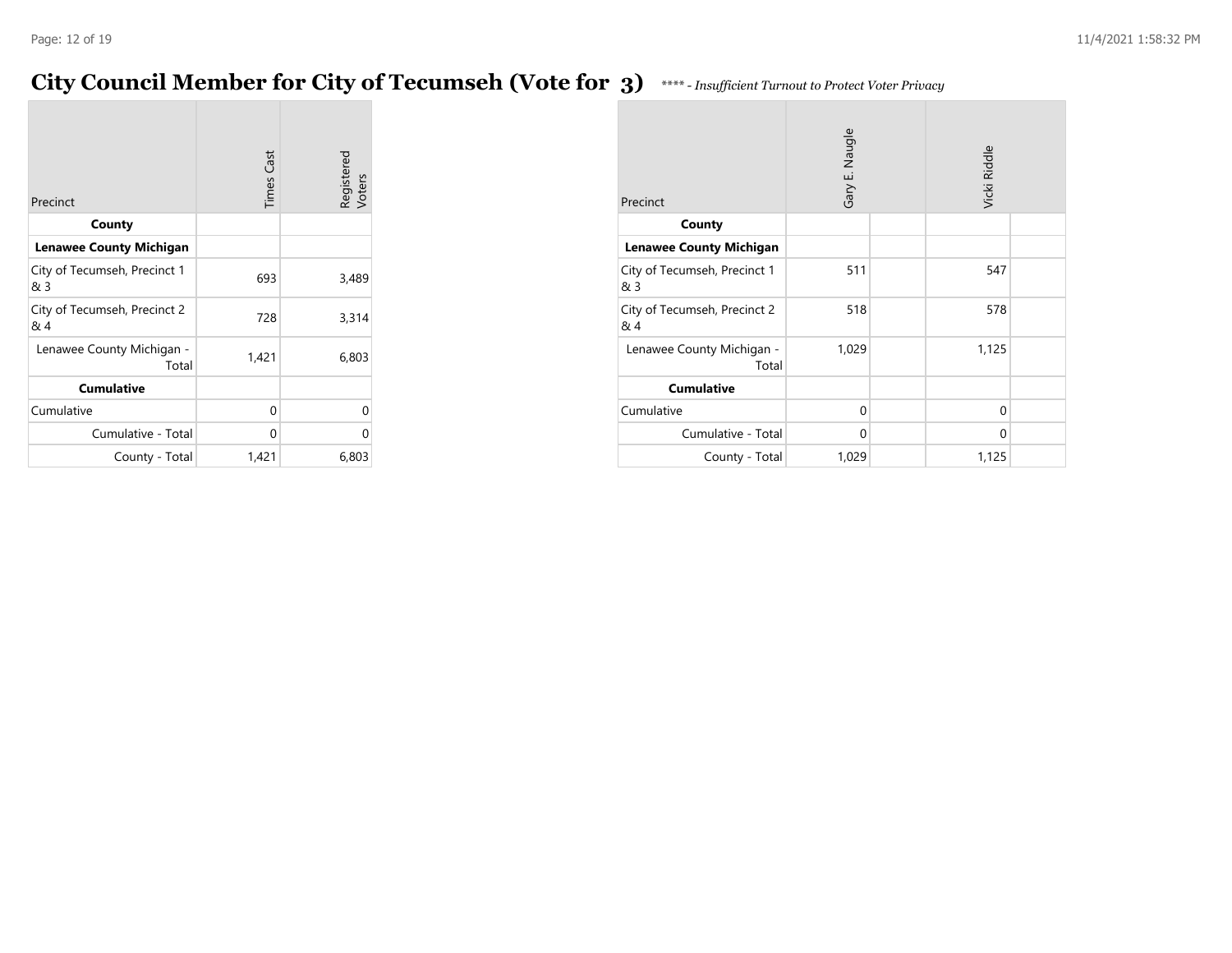| Precinct                            | Austin See | Bill Swift  | <b>Total Votes</b> | Unresolved<br>Write-In |
|-------------------------------------|------------|-------------|--------------------|------------------------|
| County                              |            |             |                    |                        |
| <b>Lenawee County Michigan</b>      |            |             |                    |                        |
|                                     |            |             |                    |                        |
| City of Tecumseh, Precinct 1<br>& 3 | 448        | 266         | 1,772              | $\mathbf 0$            |
| City of Tecumseh, Precinct 2<br>& 4 | 497        | 277         | 1,870              | $\overline{c}$         |
| Lenawee County Michigan -<br>Total  | 945        | 543         | 3,642              | 2                      |
| <b>Cumulative</b>                   |            |             |                    |                        |
| Cumulative                          | $\Omega$   | $\mathbf 0$ | $\Omega$           | $\mathbf 0$            |
| Cumulative - Total                  | $\Omega$   | $\Omega$    | $\Omega$           | $\mathbf 0$            |
| County - Total                      | 945        | 543         | 3,642              | $\overline{c}$         |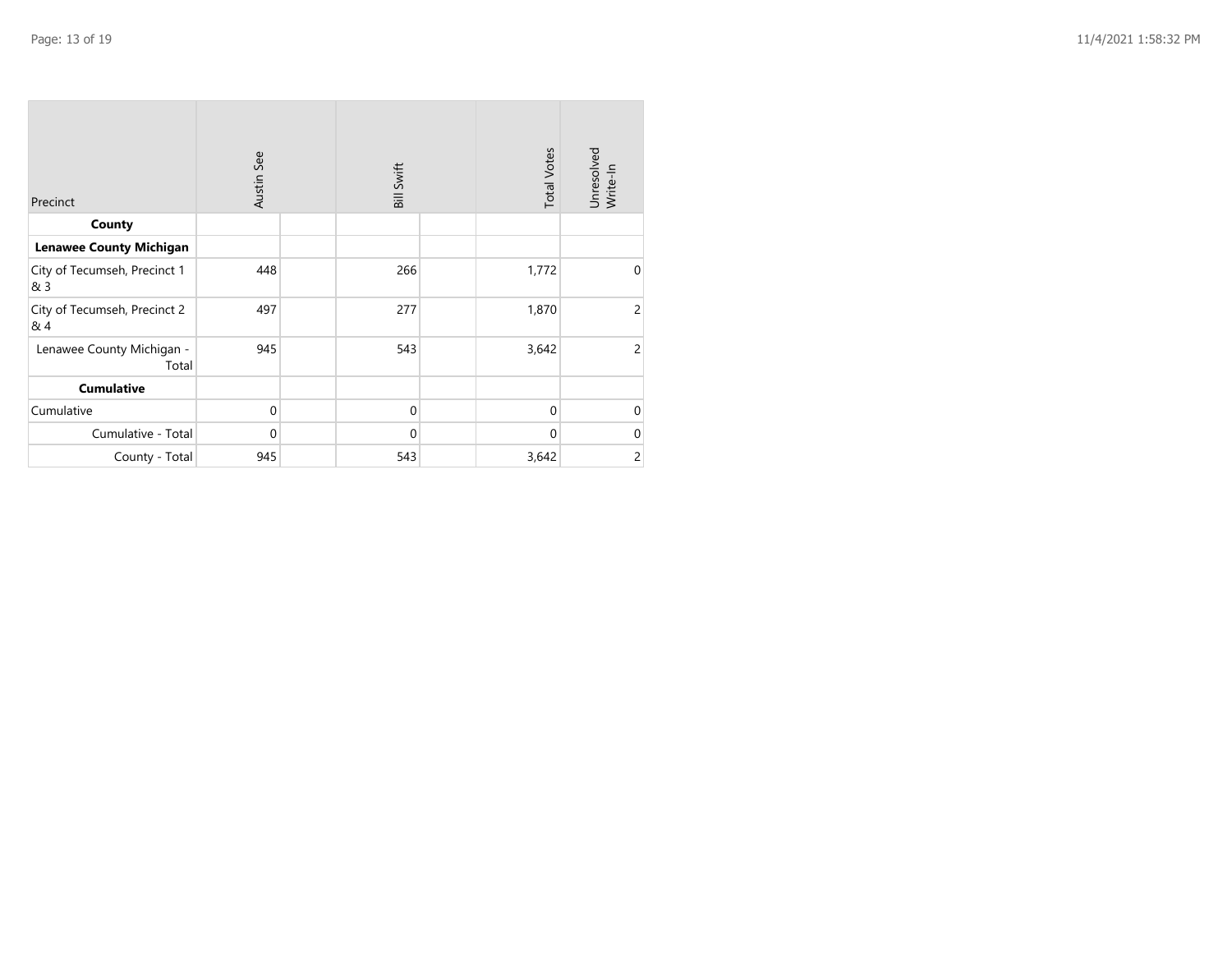### **Raisin Charter Township Road Millage Proposal (Vote for 1)** *\*\*\*\* - Insufficient Turnout to Protect Voter Privacy*

| Precinct                                   | <b>Times Cast</b> | Registered<br>Voters |
|--------------------------------------------|-------------------|----------------------|
| County                                     |                   |                      |
| <b>Lenawee County Michigan</b>             |                   |                      |
| Raisin Charter Township,<br>Precinct 1     | 461               | 2,423                |
| Raisin Charter Township,<br>Precinct 2 & 3 | 735               | 3,755                |
| Lenawee County Michigan -<br>Total         | 1,196             | 6,178                |
| <b>Cumulative</b>                          |                   |                      |
| Cumulative                                 | 0                 | 0                    |
| Cumulative - Total                         | 0                 | U                    |
| County - Total                             | 1,196             | 6,178                |

| Precinct                                   | Yes         | $\frac{1}{2}$ | <b>Total Votes</b> |
|--------------------------------------------|-------------|---------------|--------------------|
| County                                     |             |               |                    |
| <b>Lenawee County Michigan</b>             |             |               |                    |
| Raisin Charter Township,<br>Precinct 1     | 184         | 277           | 461                |
| Raisin Charter Township,<br>Precinct 2 & 3 | 411         | 324           | 735                |
| Lenawee County Michigan -<br>Total         | 595         | 601           | 1,196              |
| <b>Cumulative</b>                          |             |               |                    |
| Cumulative                                 | $\mathbf 0$ | $\mathbf 0$   | 0                  |
| Cumulative - Total                         | $\mathbf 0$ | $\mathbf 0$   | $\mathbf 0$        |
| County - Total                             | 595         | 601           | 1,196              |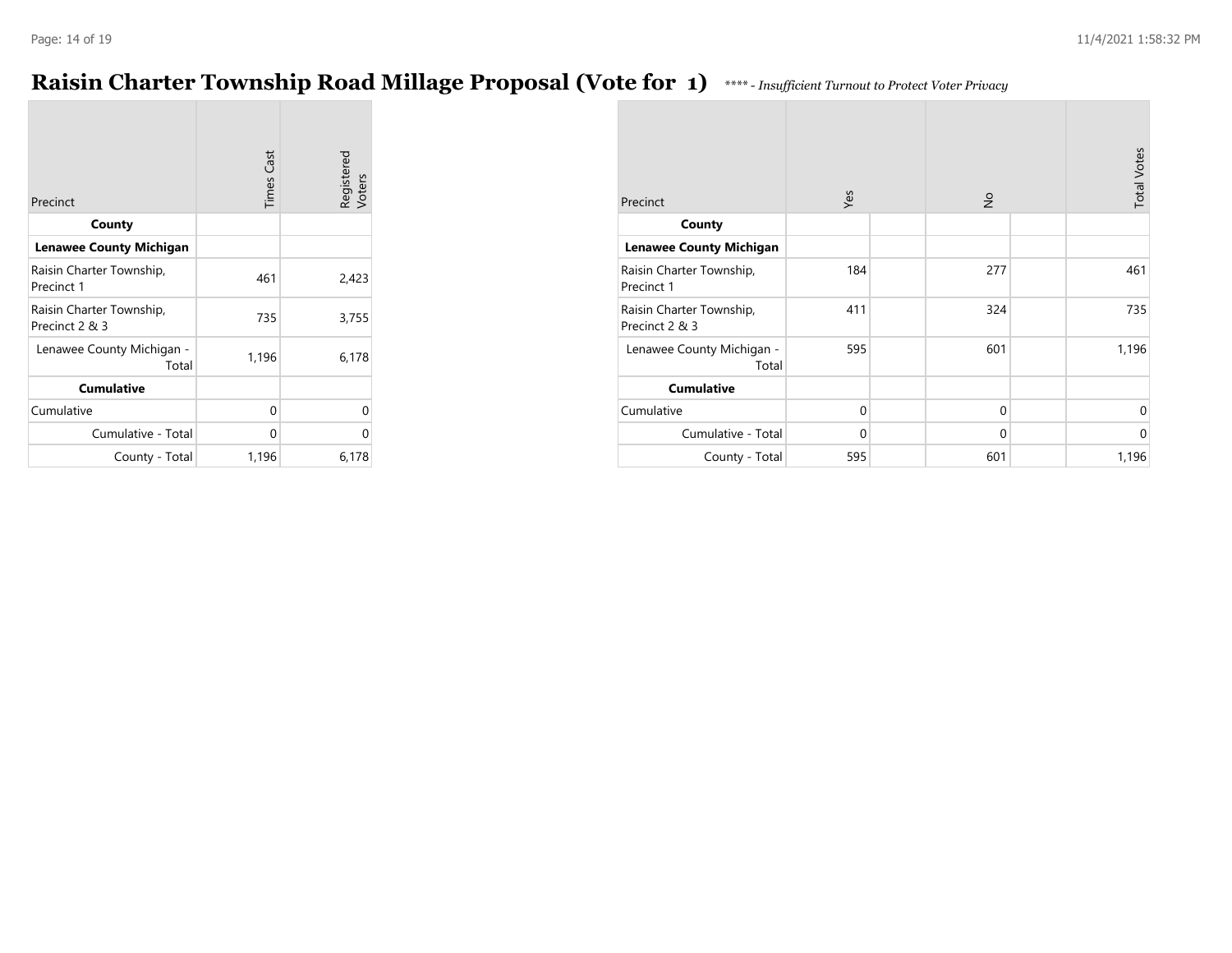| Precinct                                   | Unresolved<br>Write-In |
|--------------------------------------------|------------------------|
| County                                     |                        |
| <b>Lenawee County Michigan</b>             |                        |
| Raisin Charter Township,<br>Precinct 1     | O                      |
| Raisin Charter Township,<br>Precinct 2 & 3 | U                      |
| Lenawee County Michigan -<br>Total         | U                      |
| <b>Cumulative</b>                          |                        |
| Cumulative                                 | 0                      |
| Cumulative - Total                         | ი                      |
| County - Total                             | ი                      |

the control of the control of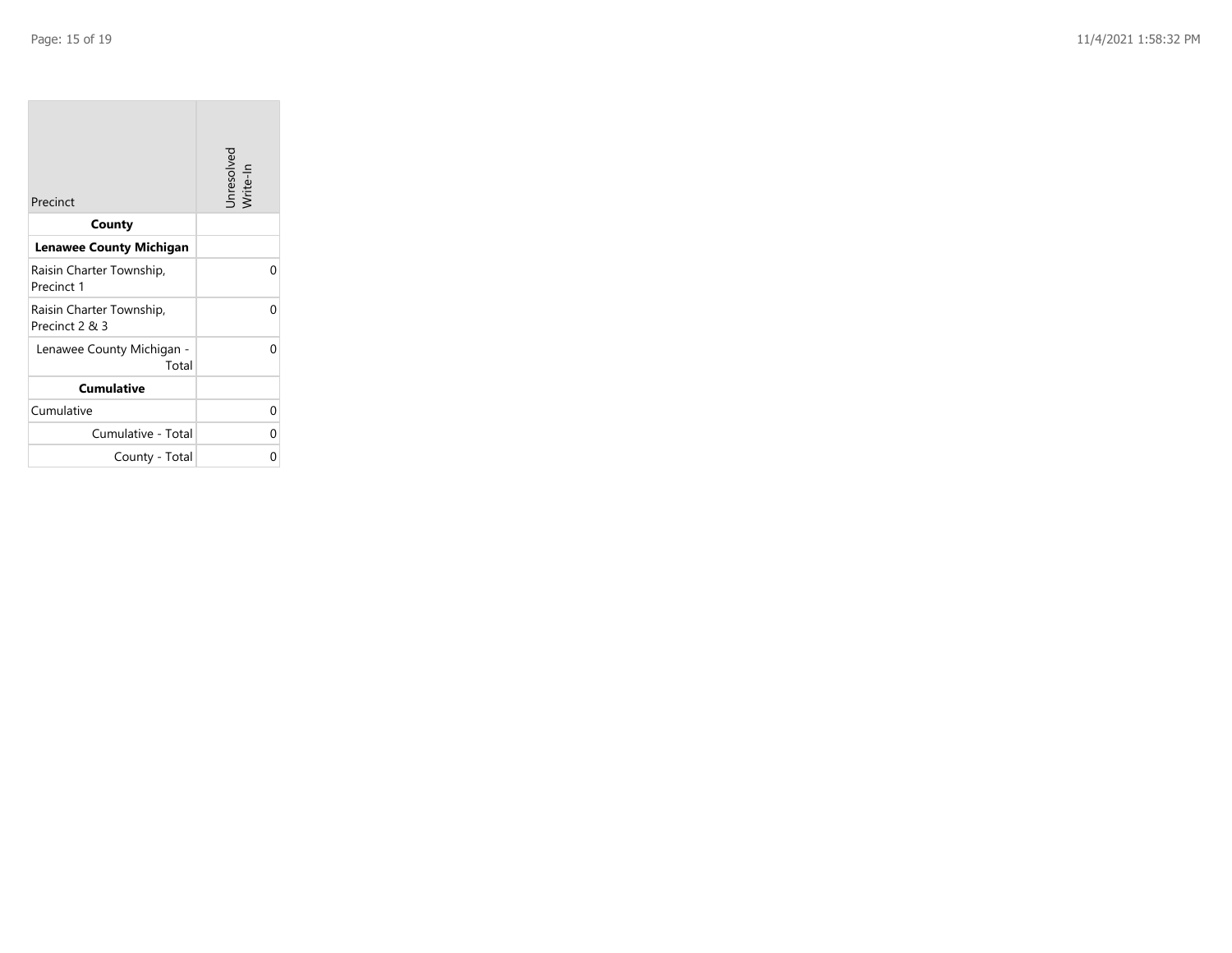## **Renewal of Fire Millage (Vote for 1)** *\*\*\*\* - Insufficient Turnout to Protect Voter Privacy*

| **** - Insufficient Turnout to Protect Voter Privacy |  |  |
|------------------------------------------------------|--|--|
|                                                      |  |  |

| Precinct                           | <b>Times Cast</b> | Registered<br>Voters |
|------------------------------------|-------------------|----------------------|
| County                             |                   |                      |
| <b>Lenawee County Michigan</b>     |                   |                      |
| Woodstock Township,<br>Precinct 1  | 422               | 3,116                |
| Lenawee County Michigan -<br>Total | 422               | 3,116                |
| <b>Cumulative</b>                  |                   |                      |
| Cumulative                         | 0                 | 0                    |
| Cumulative - Total                 | 0                 | $\Omega$             |
| County - Total                     | 422               | 3,116                |

| Precinct                           | Yes         |  | $\frac{1}{2}$ |  | <b>Total Votes</b> |
|------------------------------------|-------------|--|---------------|--|--------------------|
| County                             |             |  |               |  |                    |
| <b>Lenawee County Michigan</b>     |             |  |               |  |                    |
| Woodstock Township,<br>Precinct 1  | 338         |  | 84            |  | 422                |
| Lenawee County Michigan -<br>Total | 338         |  | 84            |  | 422                |
| <b>Cumulative</b>                  |             |  |               |  |                    |
| Cumulative                         | $\mathbf 0$ |  | $\mathbf 0$   |  | 0                  |
| Cumulative - Total                 | 0           |  | $\mathbf 0$   |  | $\mathbf 0$        |
| County - Total                     | 338         |  | 84            |  | 422                |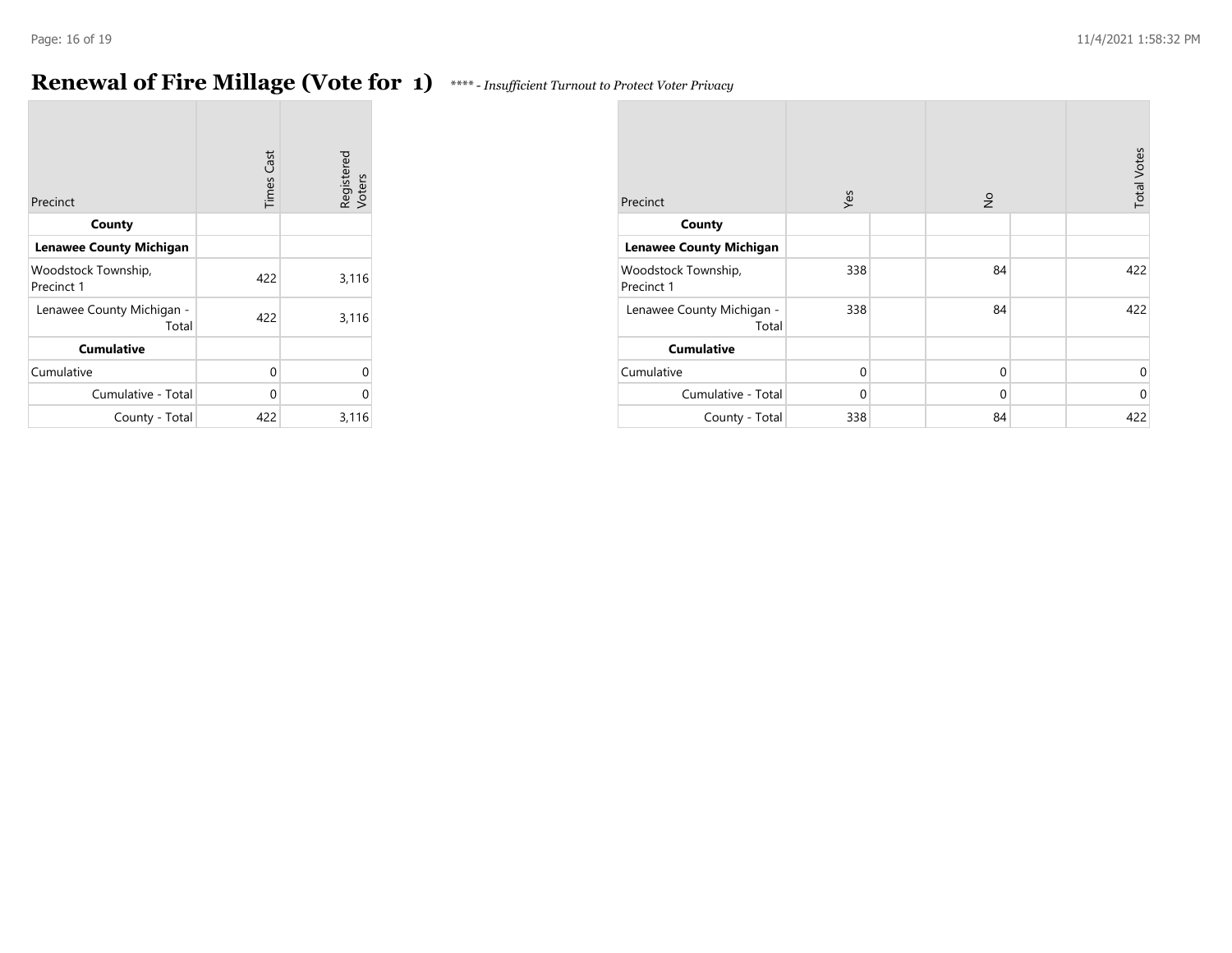**The State** 

| Precinct                           | Unresolved<br>Write-In |
|------------------------------------|------------------------|
| County                             |                        |
| Lenawee County Michigan            |                        |
| Woodstock Township,<br>Precinct 1  |                        |
| Lenawee County Michigan -<br>Total |                        |
| <b>Cumulative</b>                  |                        |
| Cumulative                         | n                      |
| Cumulative - Total                 |                        |
| County - Total                     |                        |

the control of the control of the control of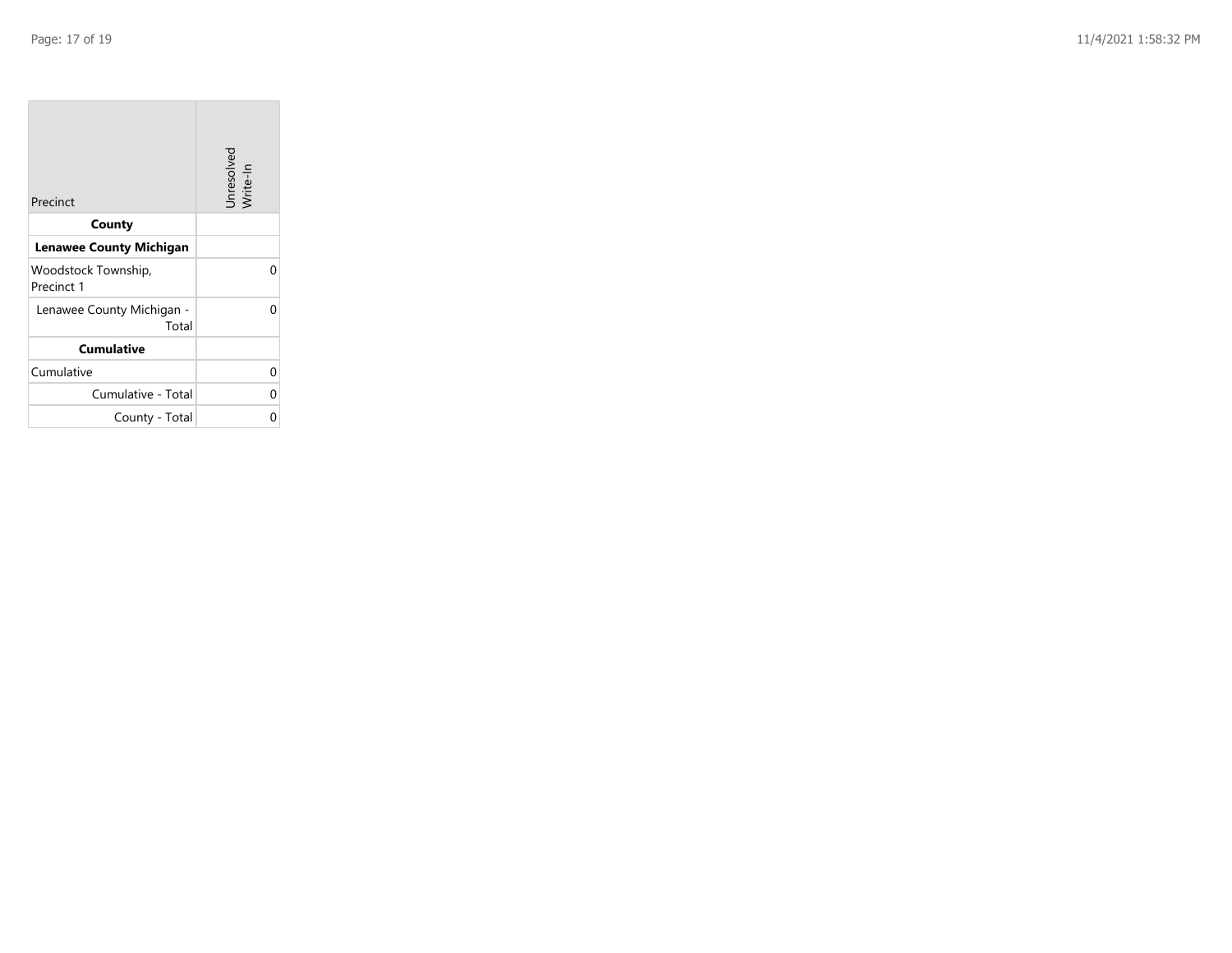# **Columbia School District Sinking Fund Millage Proposal (Vote for 1)** *\*\*\*\* - Insufficient Turnout to Protect Voter Privacy*

|                                    | <b>Times Cast</b> | Registered<br>Voters |
|------------------------------------|-------------------|----------------------|
| Precinct                           |                   |                      |
| County                             |                   |                      |
| <b>Lenawee County Michigan</b>     |                   |                      |
| Woodstock Township,<br>Precinct 1  | 137               | 1,115                |
| Lenawee County Michigan -<br>Total | 137               | 1,115                |
| <b>Cumulative</b>                  |                   |                      |
| Cumulative                         | 0                 | U                    |
| Cumulative - Total                 | 0                 | በ                    |
| County - Total                     | 137               | 1,115                |

| Precinct                           | Yes         |  |             | $\frac{1}{2}$ |             |
|------------------------------------|-------------|--|-------------|---------------|-------------|
| County                             |             |  |             |               |             |
| <b>Lenawee County Michigan</b>     |             |  |             |               |             |
| Woodstock Township,<br>Precinct 1  | 63          |  | 73          |               | 136         |
| Lenawee County Michigan -<br>Total | 63          |  | 73          |               | 136         |
| <b>Cumulative</b>                  |             |  |             |               |             |
| Cumulative                         | $\mathbf 0$ |  | $\mathbf 0$ |               | 0           |
| Cumulative - Total                 | 0           |  | 0           |               | $\mathbf 0$ |
| County - Total                     | 63          |  | 73          |               | 136         |